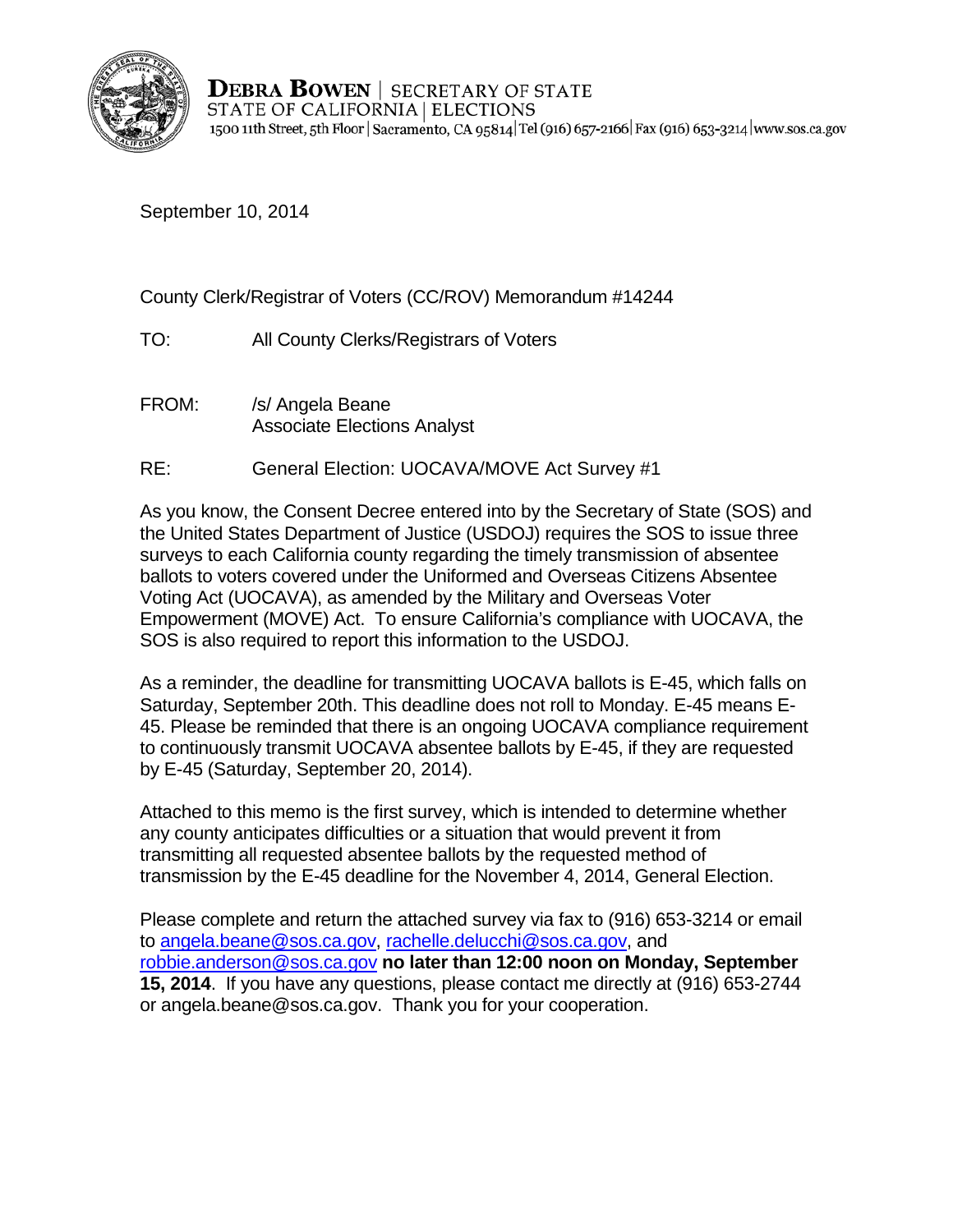CC/ROV #14244 September 10, 2014 Page 2

## **Uniformed and Overseas Citizens Absentee Voting Act (UOCAVA) Survey #1 in Compliance with U.S. DOJ Consent Decree November 4, 2014, General Election**

County of: \_\_\_\_\_\_\_\_\_\_\_\_\_\_\_\_\_\_\_\_\_\_\_\_\_\_\_\_\_\_\_\_\_\_\_\_\_\_\_\_\_\_\_\_\_\_\_

## **Please send responses no later than 12:00 Noon on Monday, September 15, 2014 to: Fax: (916) 653-3214 ATTN: Angela Beane Or via email: [angela.beane@sos.ca.gov,](mailto:angela.beane@sos.ca.gov) [rachelle.delucchi@sos.ca.gov,](mailto:rachelle.delucchi@sos.ca.gov) and [robbie.anderson@sos.ca.gov](mailto:robbie.anderson@sos.ca.gov)**

The UOCAVA requires absentee ballots to be transmitted to UOCAVA voters no later than E-45 (Saturday, September 20, 2014) when the absentee ballot request is received by E-45. It also requires those ballots to be transmitted by mail or electronically, according to the method designated by the UOCAVA voter.

1. For those absentee ballots to be transmitted by mail, does or will your county have a sufficient number of printed absentee ballots (this includes a printed PDF version of the actual ballot) to transmit to voters by E-45, as required by UOCAVA?

\_\_\_\_\_\_\_\_\_\_\_\_\_\_\_\_\_\_\_\_\_\_\_\_\_\_\_\_\_\_\_\_\_\_\_\_\_\_\_\_\_\_\_\_\_\_\_\_\_\_\_\_\_\_ \_\_\_\_\_\_\_\_\_\_\_\_\_\_\_\_\_\_\_\_\_\_\_\_\_\_\_\_\_\_\_\_\_\_\_\_\_\_\_\_\_\_\_\_\_\_\_\_\_\_\_\_\_\_ \_\_\_\_\_\_\_\_\_\_\_\_\_\_\_\_\_\_\_\_\_\_\_\_\_\_\_\_\_\_\_\_\_\_\_\_\_\_\_\_\_\_\_\_\_\_\_\_\_\_\_\_\_\_ \_\_\_\_\_\_\_\_\_\_\_\_\_\_\_\_\_\_\_\_\_\_\_\_\_\_\_\_\_\_\_\_\_\_\_\_\_\_\_\_\_\_\_\_\_\_\_\_\_\_\_\_\_\_

Yes \_\_\_\_\_\_  $No$   $\qquad \qquad \Box$ 

If No, please explain: \_\_\_\_\_\_\_\_\_\_\_\_\_\_\_\_\_\_\_\_\_\_\_\_\_\_\_\_\_\_\_\_\_\_\_\_\_

2. Does your county have the technical capability to transmit absentee ballots to UOCAVA voters by their requested method of transmission (e.g., mail or electronically)?

\_\_\_\_\_\_\_\_\_\_\_\_\_\_\_\_\_\_\_\_\_\_\_\_\_\_\_\_\_\_\_\_\_\_\_\_\_\_\_\_\_\_\_\_\_\_\_\_\_\_\_\_\_\_

 $\frac{1}{\sqrt{2}}$  ,  $\frac{1}{\sqrt{2}}$  ,  $\frac{1}{\sqrt{2}}$  ,  $\frac{1}{\sqrt{2}}$  ,  $\frac{1}{\sqrt{2}}$  ,  $\frac{1}{\sqrt{2}}$  ,  $\frac{1}{\sqrt{2}}$  ,  $\frac{1}{\sqrt{2}}$  ,  $\frac{1}{\sqrt{2}}$  ,  $\frac{1}{\sqrt{2}}$  ,  $\frac{1}{\sqrt{2}}$  ,  $\frac{1}{\sqrt{2}}$  ,  $\frac{1}{\sqrt{2}}$  ,  $\frac{1}{\sqrt{2}}$  ,  $\frac{1}{\sqrt{2}}$ 

| Yes |  |
|-----|--|
| N٥  |  |

If No, please explain: \_\_\_\_\_\_\_\_\_\_\_\_\_\_\_\_\_\_\_\_\_\_\_\_\_\_\_\_\_\_\_\_\_\_\_\_\_